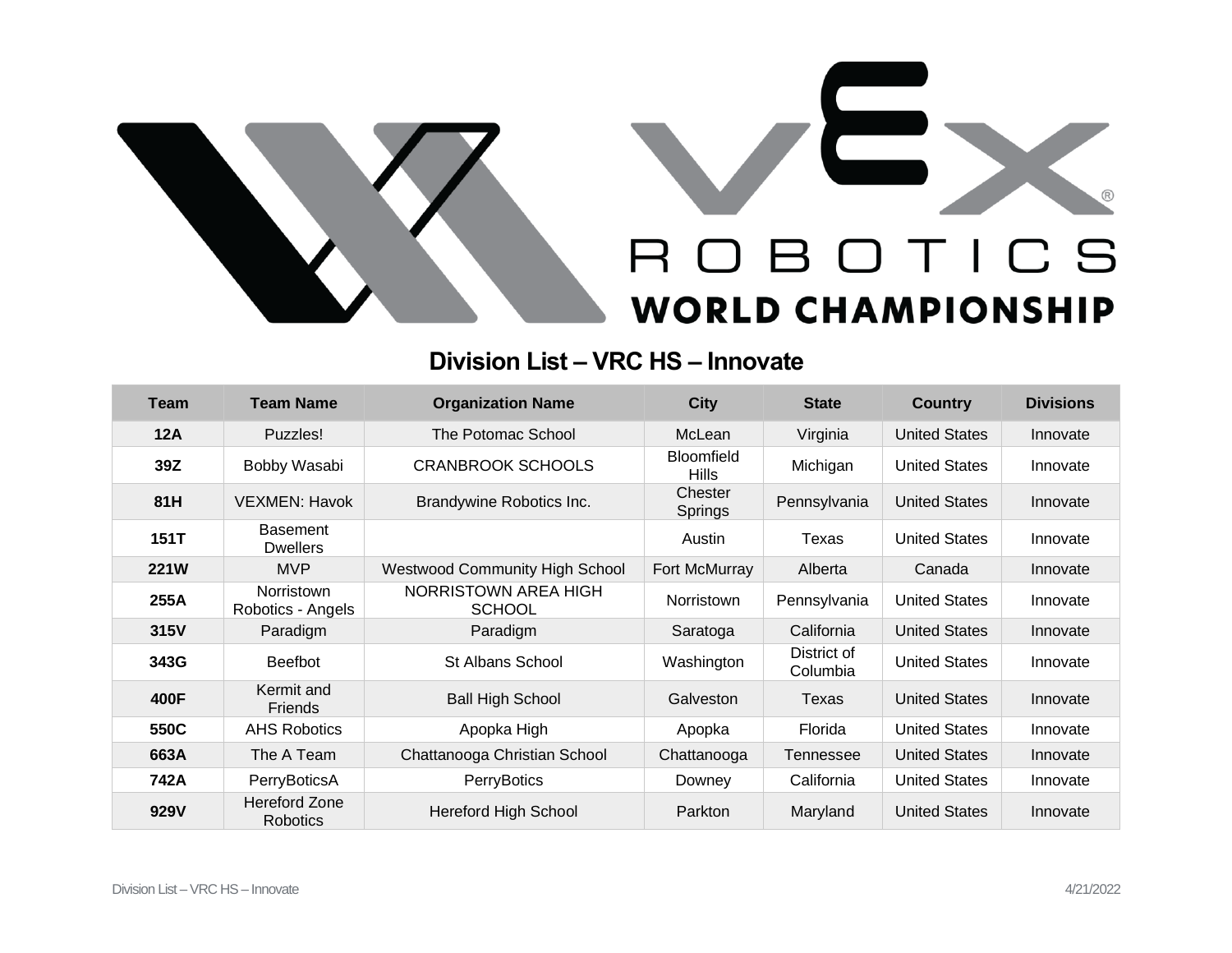| <b>Team</b> | <b>Team Name</b>             | <b>Organization Name</b>               | <b>City</b>                  | <b>State</b>    | <b>Country</b>       | <b>Divisions</b> |
|-------------|------------------------------|----------------------------------------|------------------------------|-----------------|----------------------|------------------|
| 987C        | <b>High Rollers</b>          | Cimarron Memorial High School          | Las Vegas                    | Nevada          | <b>United States</b> | Innovate         |
| 1028Z       | Kihtrak<br>Yhtapabasaganak   | <b>Brownell Talbot School</b>          | Omaha                        | Nebraska        | <b>United States</b> | Innovate         |
| 1082R       | Robot Go Vroom<br>Vroom      | Lovejoy High School                    | Lucas                        | Texas           | <b>United States</b> | Innovate         |
| 1197Z       | The Infighters               | <b>Beech Grove Academy</b>             | Nonington                    |                 | United<br>Kingdom    | Innovate         |
| 1275A       | Chamblee High<br>School      | Chamblee Charter High School           | Chamblee                     | Georgia         | <b>United States</b> | Innovate         |
| 1483S       | D                            | <b>Trinity Lutheran High School</b>    | Seymour                      | Indiana         | <b>United States</b> | Innovate         |
| 1691A       | Hurricane<br>Robotics        | <b>Hurricane Robotics</b>              | Cary                         | North Carolina  | <b>United States</b> | Innovate         |
| 1965Y       | X - Drive                    | Adlai E Stevenson High School          | Lincolnshire                 | <b>Illinois</b> | <b>United States</b> | Innovate         |
| 2114X       | I'M BACK                     | Home school                            | Herriman                     | Utah            | <b>United States</b> | Innovate         |
| 2158A       | ausTIN CANs                  |                                        | Austin                       | <b>Texas</b>    | <b>United States</b> | Innovate         |
| 2398D       | TW- Delta Force<br>2398      | SEQUOYAH HIGH SCHOOL                   | Tahlequah                    | Oklahoma        | <b>United States</b> | Innovate         |
| 2501T       | <b>Robo Turtles</b>          | THOMAS JEFFERSON HIGH<br><b>SCHOOL</b> | <b>Council Bluffs</b>        | lowa            | <b>United States</b> | Innovate         |
| 2616K       | Knights of Stars             | CHERRY HILL HIGH SCHOOL EAST           | Cherry Hill                  | New Jersey      | <b>United States</b> | Innovate         |
| 2854Y       | Moons' Mighty<br>Men         | Lake Creek High School                 | <b>MONTGOME</b><br><b>RY</b> | Texas           | <b>United States</b> | Innovate         |
| 3110A       | <b>Binary Protocol</b>       | <b>JWS</b>                             | Hoddesdon                    |                 | United Kingdom       | Innovate         |
| 3204E       | <b>SPC Bots</b><br>Evaristus | St Peter's College                     | Palmerston<br>North          | New Zealand     |                      | Innovate         |
| 3304A       | Robolabs Y<br>Team           | <b>Robolabs</b>                        | Dublin                       | California      | <b>United States</b> | Innovate         |
| 3547Y       | VIRUS: Murphy's<br>Law       | <b>Technolgy First</b>                 | Monroe                       | Michigan        | <b>United States</b> | Innovate         |
| 3885B       | Loony Toons<br>Crew B        | UNITEC CAREER CTR.                     | <b>Bonne Terre</b>           | Missouri        | <b>United States</b> | Innovate         |
| 4142B       | Pearl City High<br>School    | PEARL CITY HIGH SCHOOL                 | <b>Pearl City</b>            | Hawaii          | <b>United States</b> | Innovate         |
| 4330X       | Dark Matter                  | <b>RANSOM EVERGLADES SCHOOL</b>        | Miami                        | Florida         | <b>United States</b> | Innovate         |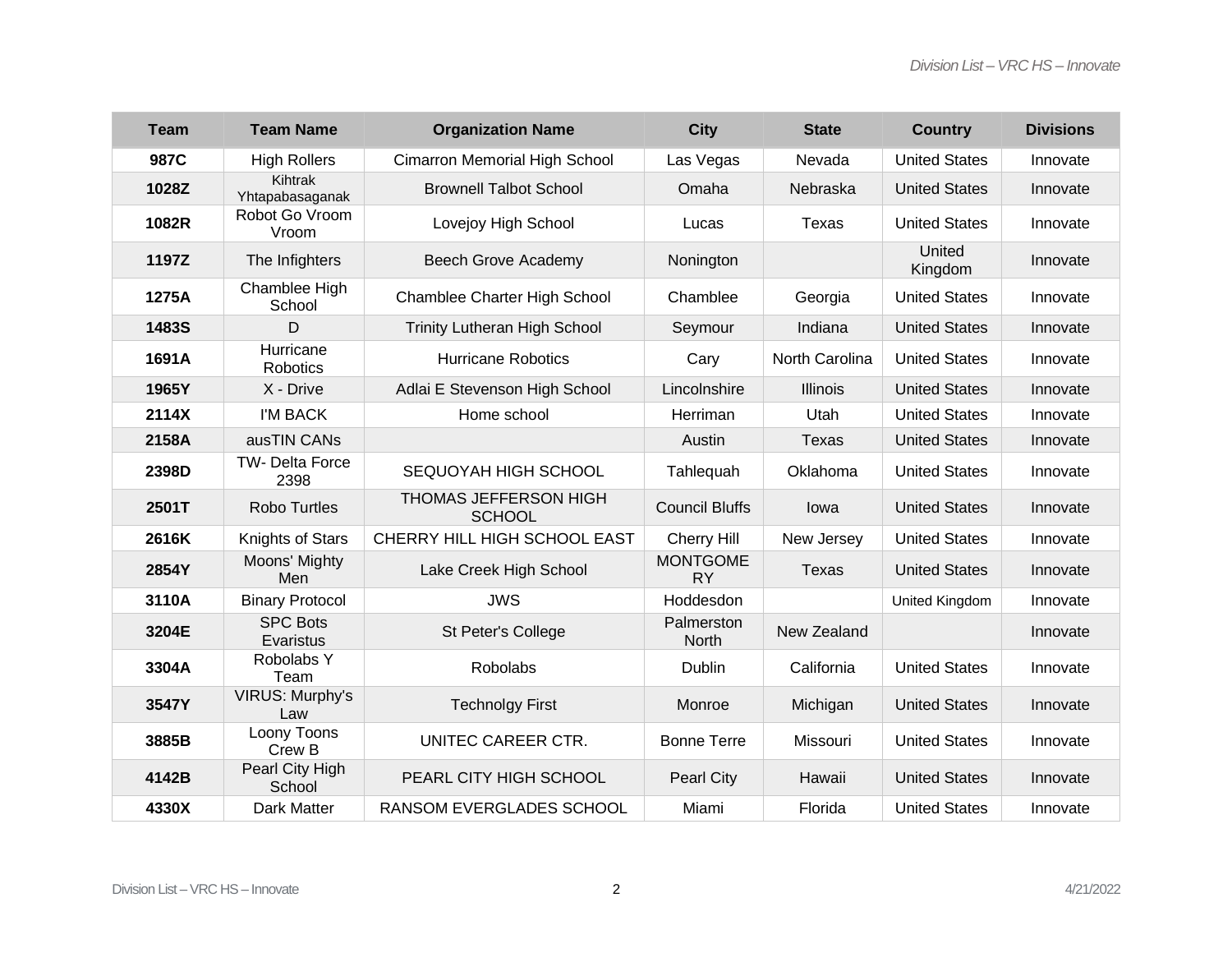| <b>Team</b>  | <b>Team Name</b>               | <b>Organization Name</b>                    | <b>City</b>        | <b>State</b>               | <b>Country</b>       | <b>Divisions</b> |
|--------------|--------------------------------|---------------------------------------------|--------------------|----------------------------|----------------------|------------------|
| 4583X        | <b>Sushi Warriors</b>          | Samurai Robotics                            | Katy               | <b>Texas</b>               | <b>United States</b> | Innovate         |
| 5062X        | <b>XenoFox</b>                 | FOX VALLEY LUTHERAN HIGH<br><b>SCHOOL</b>   | Appleton           | Wisconsin                  | <b>United States</b> | Innovate         |
| 5203G        | Gremlin                        | <b>OLA HIGH SCHOOL</b>                      | McDonough          | Georgia                    | <b>United States</b> | Innovate         |
| 5430A        | <b>Blue Brains</b>             | Parkway West High School                    | Chesterfield       | Missouri                   | <b>United States</b> | Innovate         |
| 5691Z        | 5691Z                          | <b>BRYANT HIGH SCHOOL</b>                   | <b>Bryant</b>      | Arkansas                   | <b>United States</b> | Innovate         |
| 6121A        | The Pioneers                   | <b>CONESTOGA SHS</b>                        | Berwyn             | Pennsylvania               | <b>United States</b> | Innovate         |
| 6277D        | <b>RoboCavs</b>                | THE HARVEY SCHOOL                           | Katonah            | New York                   | <b>United States</b> | Innovate         |
| 6761C        | Hype Ninja                     | NC SCHOOL FOR THE DEAF                      | Morganton          | North Carolina             | <b>United States</b> | Innovate         |
| 7110D        | Fired Up!                      | <b>CARROLL HIGH SCHOOL</b>                  | Southlake          | <b>Texas</b>               | <b>United States</b> | Innovate         |
| 7157X        | Fire Breathing<br><b>Bears</b> | Bears Robotics @ Chittenango High<br>School | Chittenango        | New York                   | <b>United States</b> | Innovate         |
| <b>7368W</b> | <b>CCHS TreadWell</b>          | Covenant Christian High School              | Indianapolis       | Indiana                    | <b>United States</b> | Innovate         |
| 7686B        | Capten                         | <b>Tiger Robotics</b>                       | Harrisburg         | South Dakota               | <b>United States</b> | Innovate         |
| 8000A        | <b>HRS Robohawks</b>           | <b>HEAD ROYCE SCHOOL</b>                    | Oakland            | California                 | <b>United States</b> | Innovate         |
| 8148T        | Teatime                        | Independent                                 | Stevenage          |                            | United Kingdom       | Innovate         |
| 8568A        | Knights                        | NORTH ANDOVER HIGH                          | North Andover      | Massachusett<br>S.         | <b>United States</b> | Innovate         |
| 8787X        | <b>STEM Robotics</b>           | Eastwood High School                        | El Paso            | <b>Texas</b>               | <b>United States</b> | Innovate         |
| 8892A        | CyberBats                      | Delhi Charter School                        | Delhi              | Louisiana                  | <b>United States</b> | Innovate         |
| 9065S        | Phantom<br>Robotics            | <b>PLATTE COUNTY HIGH</b>                   | <b>Platte City</b> | Missouri                   | <b>United States</b> | Innovate         |
| 9181W        | What?                          | Seaquam Secondary                           | <b>Delta</b>       | <b>British</b><br>Columbia | Canada               | Innovate         |
| 9364C        | IronEagles<br>C=299792458m/s   | <b>Brentwood Academy</b>                    | Brentwood          | <b>Tennessee</b>           | <b>United States</b> | Innovate         |
| 9727A        | <b>OSOS 110</b>                | <b>CBTIS 110</b>                            | Durango            | Durango                    | Mexico               | Innovate         |
| 10622D       | <b>ABC Griffins</b>            | <b>ABQ Bots Community</b>                   | Albuquerque        | <b>New Mexico</b>          | <b>United States</b> | Innovate         |
| 11442X       | <b>Hewitt Robotics</b>         | The Hewitt School                           | New York           | New York                   | <b>United States</b> | Innovate         |
| 12223C       | <b>Operation Night</b><br>Fury | Pembroke School                             | Kensington<br>Park | Australia                  |                      | Innovate         |
| 15486B       | Loading                        | Vista Community Education                   | <b>IVINS</b>       | Utah                       | <b>United States</b> | Innovate         |
| 16888A       | Invisible                      | Independent                                 | Troy               | Michigan                   | <b>United States</b> | Innovate         |